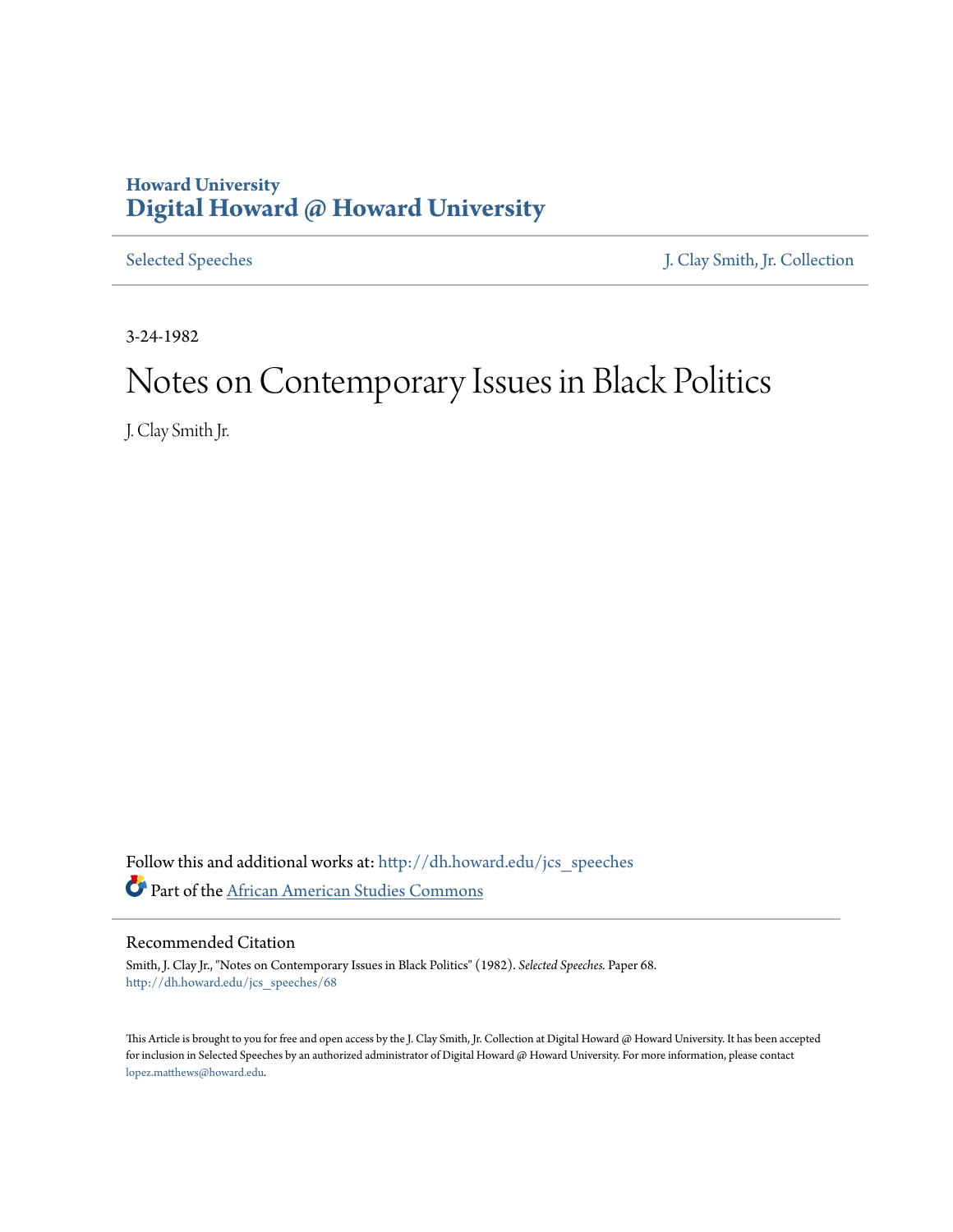#### NOTES ON

#### CONTEMPORARY ISSUES IN BLACK POLITICS

#### Before

UNIVERSITY OF DISTRICT OF COLUMBIA

BY DR. J. CLAY SMITH, JR.

•

*90.* 

MARCH 24, 1982

- 1. The study of political behavior is an important way for American citizens to occopy their time.
	- a. Foreign governments study American governmental process. Why?
		- 1. to ascertain signals on foreign aid.
		- 2. to assess military alliances.
		- 3. to evaluate the balance of power.
		- 4. to generally protect their interests.
	- b. American citizens study political behavior differently from different layers or levels.
		- 1. The corporate community is highly mobilized in the science of political behavior.
			- (a) It influences political behavior via the financing of political candidates; it is able to finance both sides of the isle; support all types or kinds of issues - the survival of corporate America is viewed by a large, respectable and distinguished cadre of Americans as the survival of America.
				- (1) Provide jobs.
				- (2) Produce military equipment.
					- (3) Cultivate and support political, think tanks·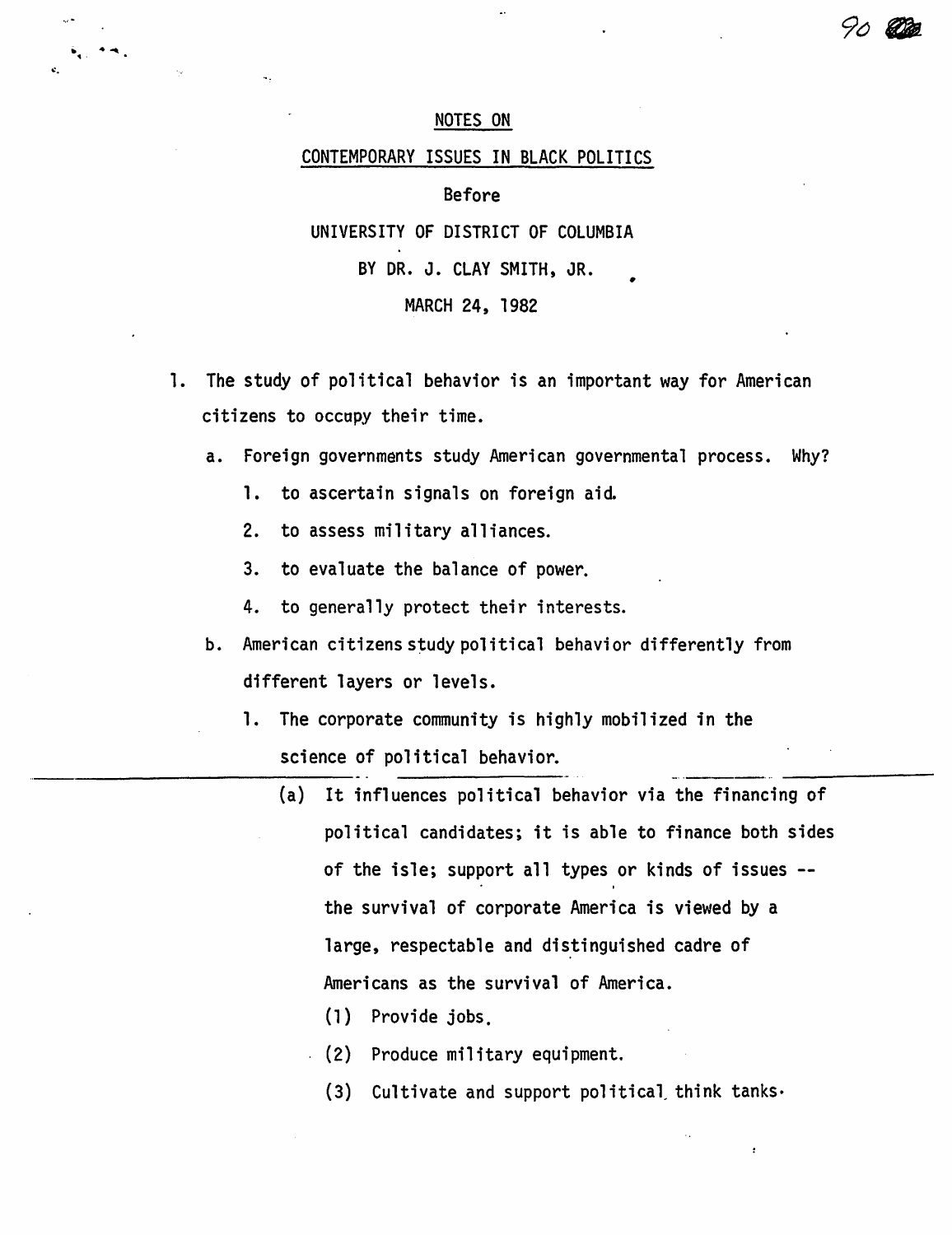Page Two UDC - 3/24/82

- . 2. The union community is also highly mobilized in the science of political behavior.
	- a. It, too, influences political behavior vfa the financing of political candidates; like corporate America it, too, often finds it convenient to finance both sides of the isle.· However, it is less likely to support any issues which undercut the majority of the dues paying rank and file. The survival of union America is viewed by a large, respectable and distinguished cadre of Americans as the survival of America.
- 3. Political groups are organized for the .sole purpose of influencing political behavior.
	- a. Political groups are diverse in America; they represent the best of the meaning of Freedom of Speech; Association guaranteed in the U.S. Constitution; political groups (to be distinguished from) political parties feed their ideology into the fabric of the political party process. The survival of political parties is said to depend on the survival of political groups.
- 4. Fragmentation of corporate, union and political groups, excluding political parties - equal: Special interests groups.

Special interests groups are legion because they are usually oriented towards a single political objective; often, special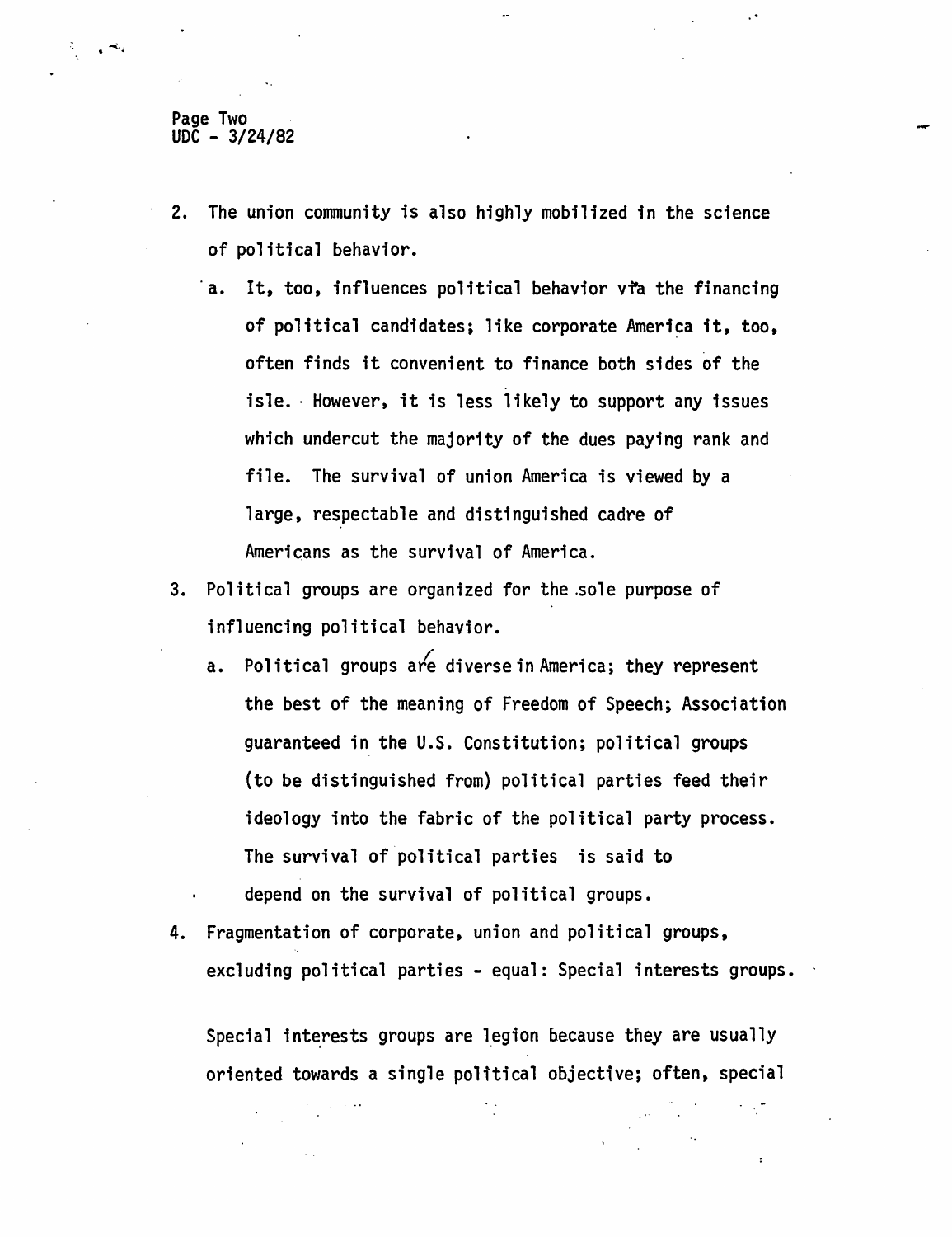$^{\prime}$   $\approx$ 

interest groups are converted into political groups because the issue draws a diverse constituency and the issue is concrete and permanent. •

- 5. Blacks in the Political Process -- as a political group; as a special interest.
	- The U.S. constitution identified Blacks as a special interests -- as property.
	- The U.S. Const. by the 14th Amendment deregulated Blacks from a property concept to that of a person.
	- The political Process in America has sought to erase the shameful ignomious stain of slavery from the face of America.

l However, as Justice Douglas said in the case of Jones v. Mayer - their are yet Badges of slavery unwilling to die.

These badges of slavery gives rise to the Black political environment of today.

- 1. Affirmative action debate: issue; goals, quotas and the notion of dicrimination against whites; intent test to prove discrimination.
- 2. Voting Rights: Effort to make proof of discrimination more difficult by requiring proof of intent rather than effects tests.